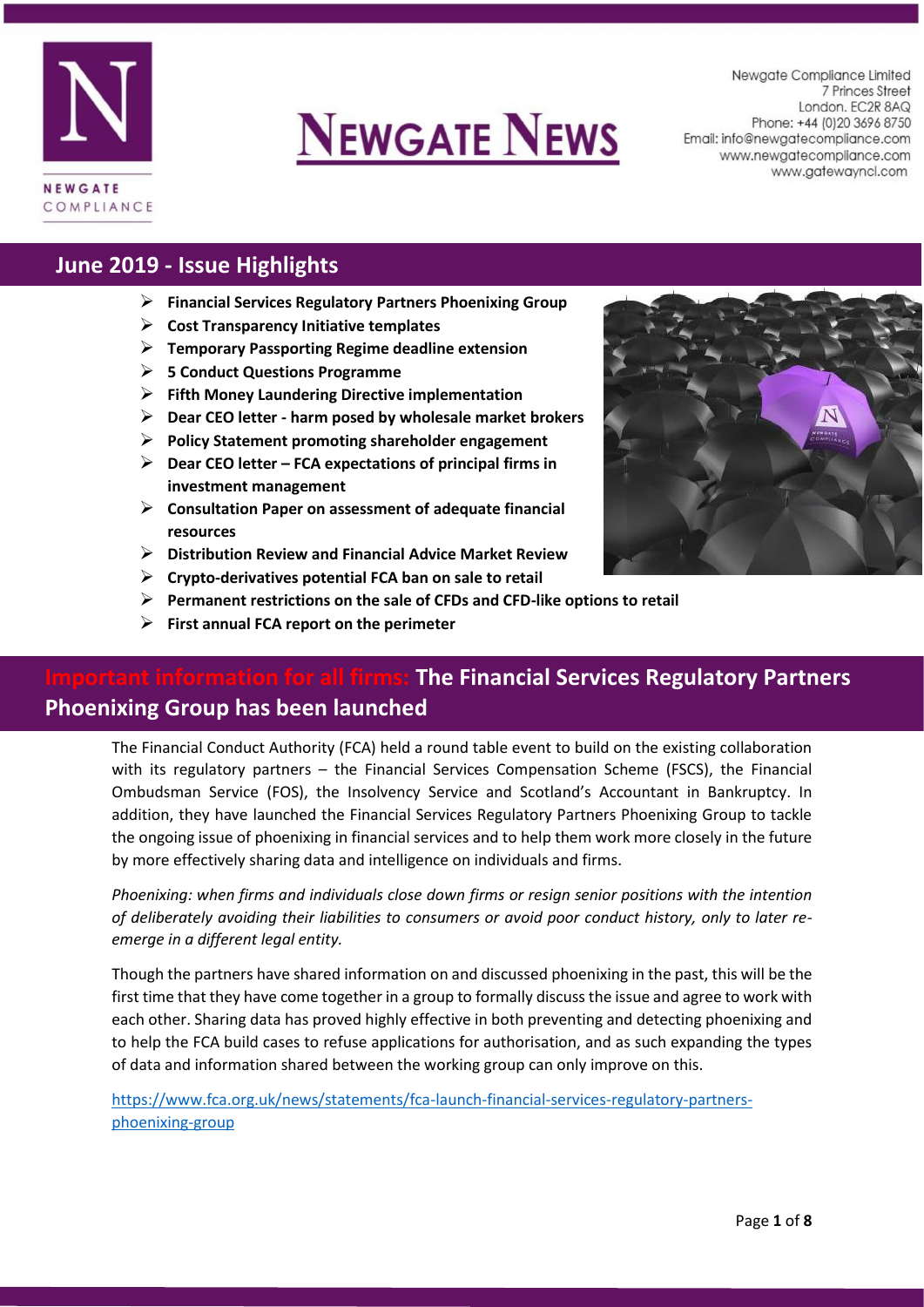



#### **Cost Transparency Initiative launch the finalised templates for disclosure of costs and charges to institutional investors**

The Cost Transparency Initiative (CTI) is an independent group launched on the  $7<sup>th</sup>$  November 2018 working to improve the cost transparency for institutional investors with the responsibility for progressing the work already undertaken by the Institutional Disclosure Working Group (IDWG).

The main focus of the CTI has been to provide helpful information to assist institutional investors by detailing what costs they are paying, aligned with relevant disclosure obligations where appropriate.

Templates and guidance provided on the CTI website may be of use to our clients when producing periodic reports or ex-post costs and charges disclosures to institutional clients.

<https://www.fca.org.uk/news/statements/statement-launch-finalised-cti-templates>

#### **Important information for all firms: FCA has confirmed an extension of the deadline for notifications for the Temporary Permissions Regime (TPR)**

The deadline for notifications for the temporary permissions regime will not be extended until the 30th October 2019.

The TPR allows EEA-based firms passporting into the UK to continue new and existing regulated business within the scope of their current permissions in the UK for a limited period, whilst they seek full FCA authorisation. It also allows EEA-domiciled investment funds marketing in the UK under a passport to continue temporarily marketing in the UK.

The FCA will continue to provide updates on their [Brexit pages.](https://www.fca.org.uk/brexit)

[https://www.fca.org.uk/news/press-releases/fca-confirms-extension-temporary-permission-regime](https://www.fca.org.uk/news/press-releases/fca-confirms-extension-temporary-permission-regime-deadline)[deadline](https://www.fca.org.uk/news/press-releases/fca-confirms-extension-temporary-permission-regime-deadline)

#### **Important Conduct Questions Programme: FCA publishes latest Industry Feedback**

In May 2019, the FCA released a report addressing industry feedback on culture and governance which remains a top priority for the FCA as set out in the FCA Business Plan 2019/2020. This report follows the FCA's initial 5 Conduct Questions Programme (5CQ) back in 2015 (with follow up reports in 2017 and 2018) relating to conduct and culture by the leading wholesale banking firms operating in the UK. In 2019, the FCA have introduced the programme more widely across other sectors of wholesale financial markets.

The report dated May 2019 consists of three main sections: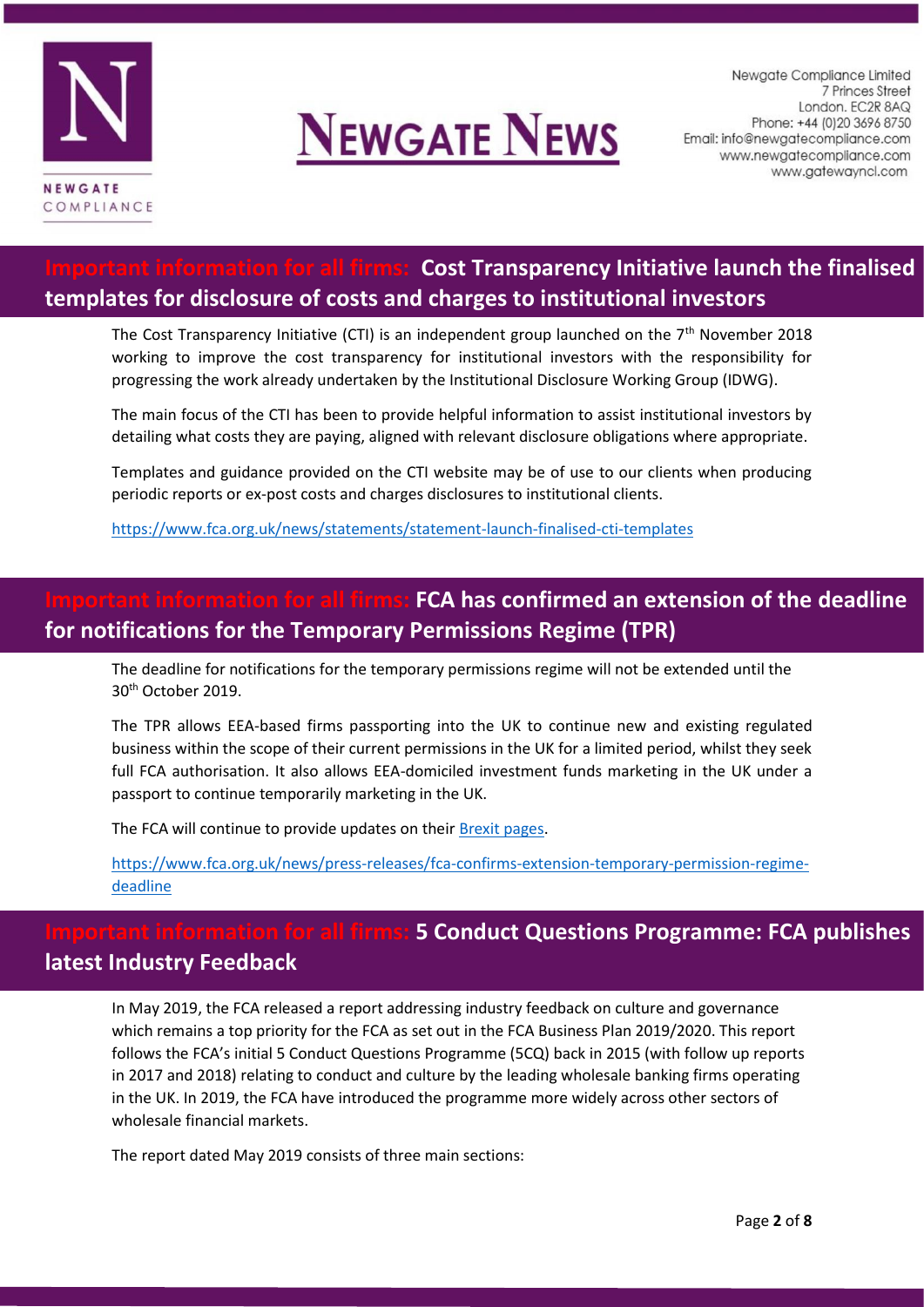



- 1. Higher-level or strategic observations the FCA has made after their several years of observing the industry's efforts.
- 2. Catalogue of industry ideas and FCA observations arising from their supervision activity across the past year.
- 3. A brief assessment of 'speak up culture' and the whistleblowing procedure in wholesale banks.

The FCA highlights the following key messages from the report:

- Good conduct and culture is increasingly recognised as a competitive advantage;
- Framing conduct as an integral part of broad corporate goals has a positive impact on effective implementation;
- Non-financial misconduct needs much more attention from staff at all levels.

Supervisory engagement from the FCA with firms using the 5CQ will continue and firms should note that the FCA's attention is increasingly turning to the effectiveness of programmes so far and the potential for more sustainable mindset change.

<https://www.fca.org.uk/firms/5-conduct-questions-programme>

#### **In all firms: Implementation of the Fifth Money Laundering Directive (5MLD)**

The government's latest consultation period, which began in April, on how to best transpose the European Union's Fifth Money Laundering Directive (5MLD) closed on the 10<sup>th</sup> June 2019. The Directive, which contains amendments to the Fourth Money Laundering Directive (4MLD), boosts transparency and bolsters the existing preventative framework to tackle the risk posed across the EU by money laundering and terrorist financing.

Member states of the EU are obliged to implement 5MLD by January 2020 and, though the UK is still set to withdraw from the EU, it had a significant role in developing 5MLD and remain keen to prevent the financial system being misused in that way.

Unlike 4MLD which imposed large scale changes, 5MLD simply adds certain provisions which are not covered by 4MLD and thus extends the reach.

Transparency International UK's [report](https://www.transparency.org.uk/publications/ti-uk-government-5mld-implementation-consultation/) identifies 4 key recommendations:

- 1. Ensure UK beneficial ownership data is adequate, accurate and current in order to help prevent legal structures being abused for the purpose of corruption and money laundering.
- 2. Overhaul the UK's anti-money laundering supervisory system to ensure it acts as an accountable and credible deterrent against non-compliance.
- 3. Refine the conditions for accessing beneficial ownership information on trusts with tax consequences so that potential financial crime can more easily be identified and investigated.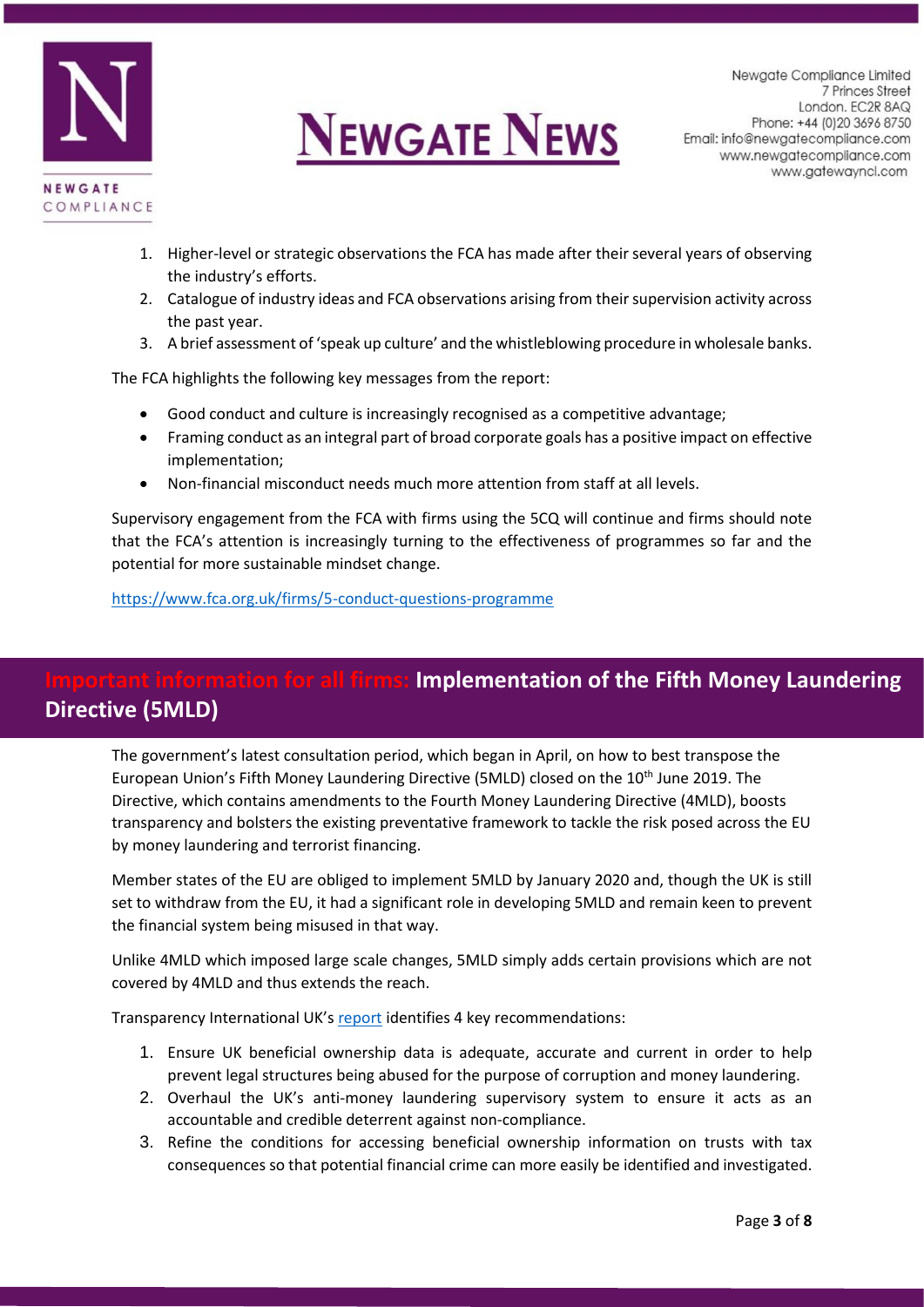



4. To tackle corruption in sport by including senior members of international sporting federations explicitly within the UK definition of a Politically Exposed Person (PEP).

[https://www.transparency.org.uk/publications/ti-uk-government-5mld-implementation](https://www.transparency.org.uk/publications/ti-uk-government-5mld-implementation-consultation/)[consultation/](https://www.transparency.org.uk/publications/ti-uk-government-5mld-implementation-consultation/) 

## **Dear CEO letter - harm posed by wholesale market brokers**

The FCA released a "Dear CEO" letter on 18<sup>th</sup> April 2019, summarising their view of both the key harms and the FCA's strategy to deal with those harms posed by brokerage firms in wholesale financial markets.

The FCA also expresses concerns around four key drivers of harm they identified around compensation and incentives; governance and culture; capacity and conflict of interests; market abuse and financial crime controls. We encourage our clients that operate as brokers in the wholesale markets to note the contents of the letter, discuss the issues raised with management boards and get in touch with Newgate to discuss how we can help strengthen system and controls in the areas of harm identified.

[https://www.fca.org.uk/publication/correspondence/dear-ceo-letter-wholesale-market-broking](https://www.fca.org.uk/publication/correspondence/dear-ceo-letter-wholesale-market-broking-firms.pdf)[firms.pdf](https://www.fca.org.uk/publication/correspondence/dear-ceo-letter-wholesale-market-broking-firms.pdf)

#### **Policy Statement on Proposals to promote shareholder engagement**

PS 19/13 summarises the feedback received by the FCA during their consultation period, which ended on 27<sup>th</sup> March, and their response, as well as the final rules.

Requirements are set out in several areas:

- Transparency of engagement policies and investment strategies across the institutional investment community – in order to enhance the flow of information across the institutional investment community.
- The approval and disclosure of Related Party Transactions (RPTs) thus recognising that certain persons (related parties) may influence companies in which they invest, thus the nature of transactions with related parties may affect shareholders' assessment of company valuation.

The new rules came into force on the  $10<sup>th</sup>$  June 2019, so asset managers should publish their engagement policy or be able to explain why they have not yet done so.

For related party transactions the requirement to comply will apply from the start of their first financial year post-implementation.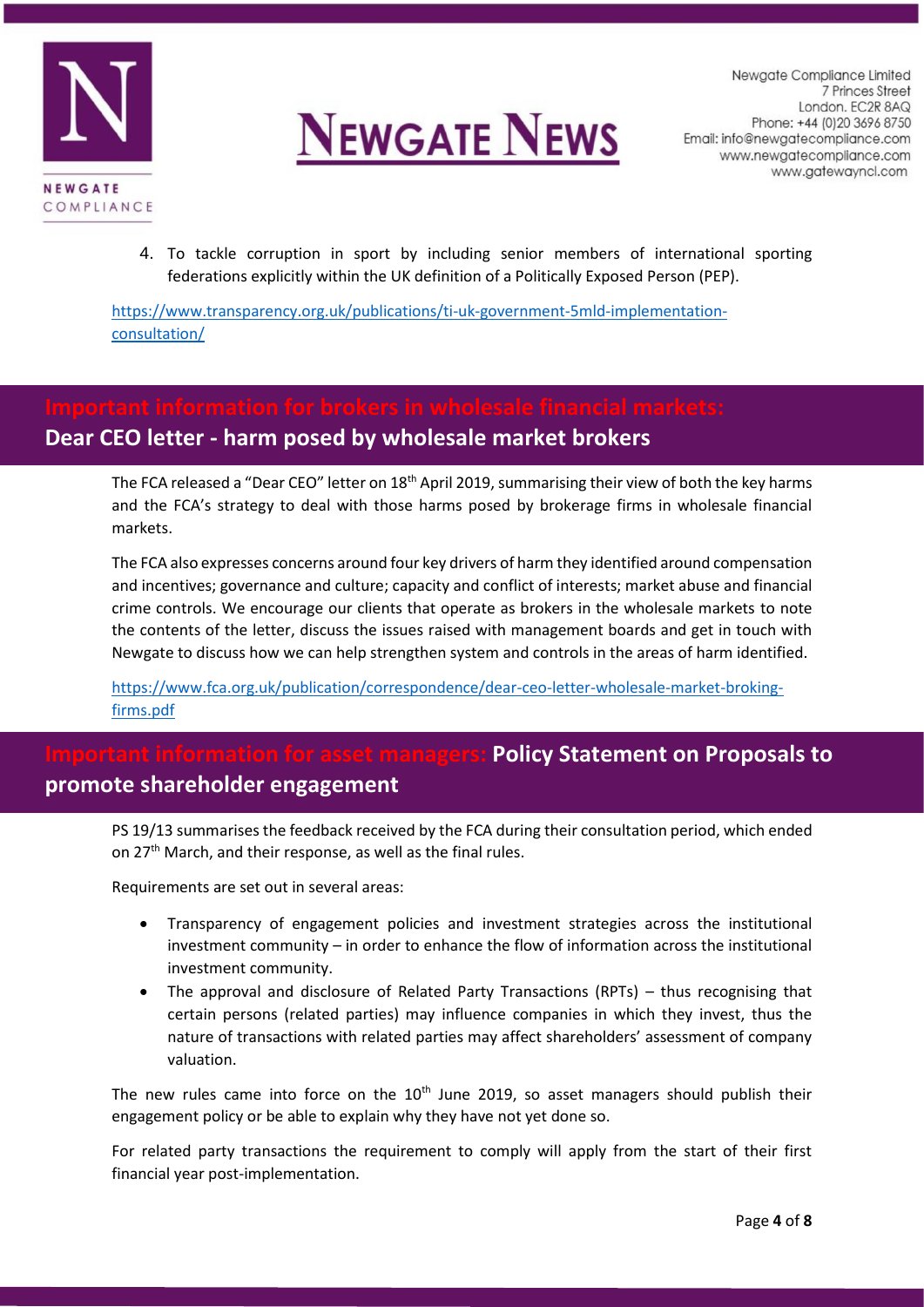



Please do get in touch to discuss the impact SRD II will have on your firm. Furthermore, Newgate can assist you with your engagement policy should you so require. The FCA acknowledges the swift implementation of the rules post-publication and as such are allowing an initial period whereby firms can remain compliant by explaining what they are doing to develop said engagement policy and Newgate can help you in this area also.

[https://www.fca.org.uk/publications/policy-statements/ps19-13-improving-shareholder](https://www.fca.org.uk/publications/policy-statements/ps19-13-improving-shareholder-engagement-and-increasing-transparency-around-stewardship)[engagement-and-increasing-transparency-around-stewardship](https://www.fca.org.uk/publications/policy-statements/ps19-13-improving-shareholder-engagement-and-increasing-transparency-around-stewardship) 

#### **IDear CEO letter – FCA expectations of principal firms in the investment management sector**

A multi-firm review was undertaken by the FCA into the supervision by principal firms of their appointed representatives ("ARs") in the investment management sector. In response, a Dear CEO letter was published addressing the FCA's expectations of principal firms with regards to the understandings of their responsibilities for their ARs and the shortcomings in principal's control and oversight.

If you are a principal firm, it would be prudent to review the Dear CEO letter and implement any required changes to your governance and oversight programme for your AR. Further practical guidance on the Dear CEO letter is set out in our summary [here.](http://newgatecompliance.com/downloader/YzYzNzVhM2JlZmU2ZTA4ZTRmMmIwYjFiZWRhNjY4NTHlC9gEe1hsZyxct23tZvd1TjZNNy8rSngrbmZxR2loNTlXZkdVRmx6NFVzTWRQb0lIYS9QRzlEUVQrRmZGdmxjWUZkRk9lNUY2cWpUcmc0dg)

[https://www.fca.org.uk/publications/multi-firm-reviews/review-principal-firms-investment](https://www.fca.org.uk/publications/multi-firm-reviews/review-principal-firms-investment-management-sector)[management-sector](https://www.fca.org.uk/publications/multi-firm-reviews/review-principal-firms-investment-management-sector)

#### **Inted firms: Consultation Paper released on assessment of adequate financial resources**

This paper applies to all FCA solo-regulated firms subject to threshold conditions and/or the Principles for Businesses.

The paper covers the FCA's consultation regarding the purpose of adequate financial resources, what they are looking for from firms, and their expectations as to the practices firms should be adopting within their adequate financial resources assessments. All this is in the hope it will mitigate the risk of harm to both consumers and the integrity of the UK financial system.

The following are expected from firms:

- Proportionate and regular assessments of risks;
- An understanding of the business model and strategy;
- Measures in place to prevent harm from occurring;
- The ability to rectify situations by identifying potential harms and estimating their impact; and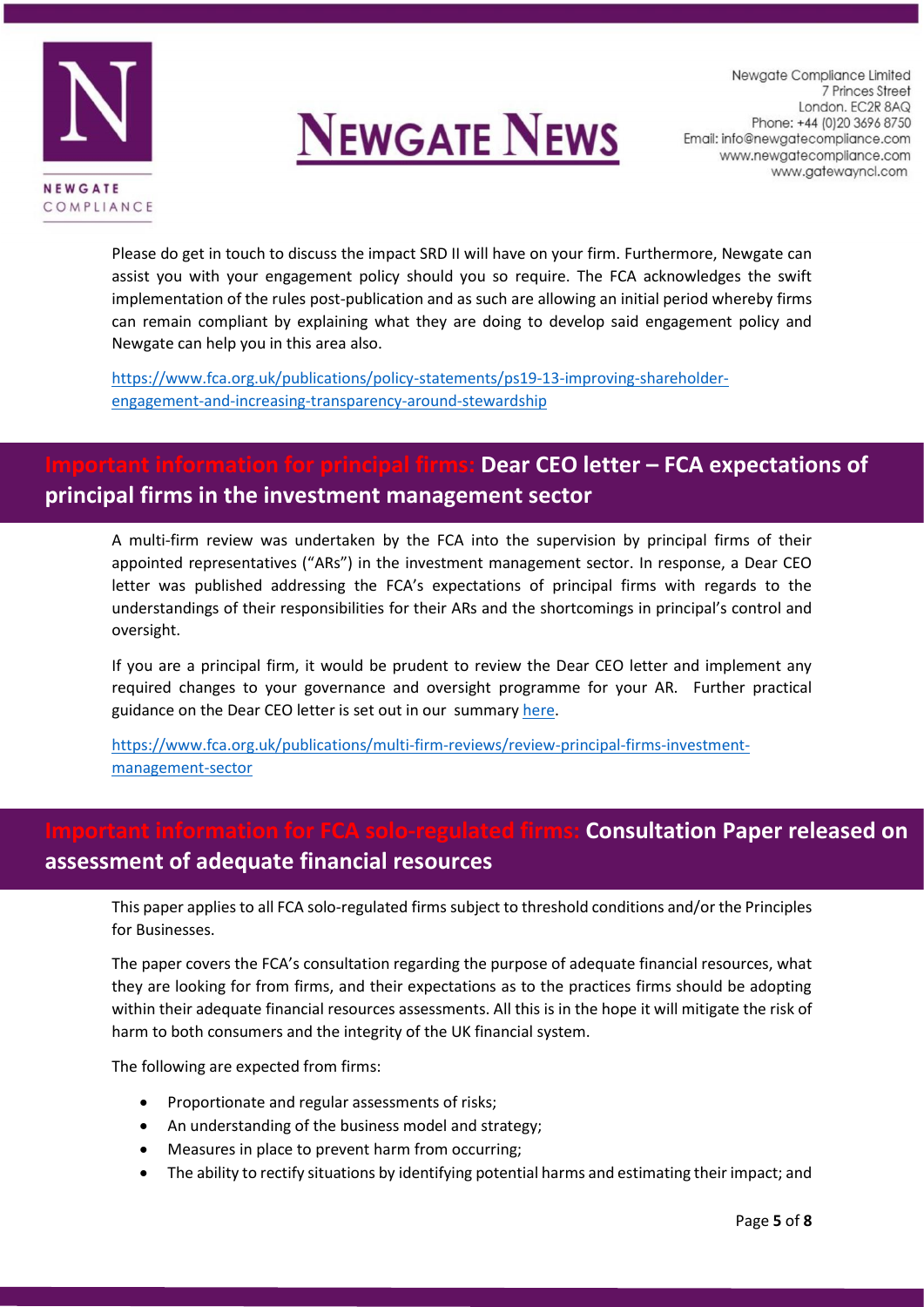



• Minimisation of harm in failure by considering financial stress on the firm and resource maintenance through a firm's market exit.

Comments need to be submitted by  $13<sup>th</sup>$  September 2019 and the FCA intends to publish the Policy Statement including the new rules in late 2019.

[https://www.fca.org.uk/publications/consultation-papers/cp19-20-our-framework-assessing](https://www.fca.org.uk/publications/consultation-papers/cp19-20-our-framework-assessing-adequate-financial-resources)[adequate-financial-resources#](https://www.fca.org.uk/publications/consultation-papers/cp19-20-our-framework-assessing-adequate-financial-resources)

#### **In for all firms: Call for input on Evaluation of the Retail Distribution Review (RDR) and the Financial Advice Market Review (FAMR) closes**

The FCA's call for input closed on the  $3<sup>rd</sup>$  June after a review on how the reviews had impacted the market to date and assessing how the market may develop in the future.

The FCA's focus was on consumer engagement with the market and whether the industry is delivering what consumers want and need.

RDR was launched by the FSA in 2006 with the majority of the rules it introduced coming into effect in 2012. The aim was to establish a more resilient, effective and attractive retail investment market, with several significant changes made to the way investment products are distributed to retail customers with the hope of improving consumer's confidence and trust.

FAMR was launched jointly by the FCA and HM Treasury in 2015, building on the work of RDR. The objective of the review was to use a wide scope to find ways to make the financial advice market in the UK work better for consumers, focusing on accessibility of advice and guidance to help people with their financial decision-making.

The FCA expects to publish its conclusion in 2020, as such consumers and representative consumer bodies; firms, professional associations and trade bodies that work in retail financial services; and businesses which support those firms such as consultants and IT suppliers should consider the conclusion of relevance.

<https://www.fca.org.uk/publications/calls-input/evaluation-rdr-famr>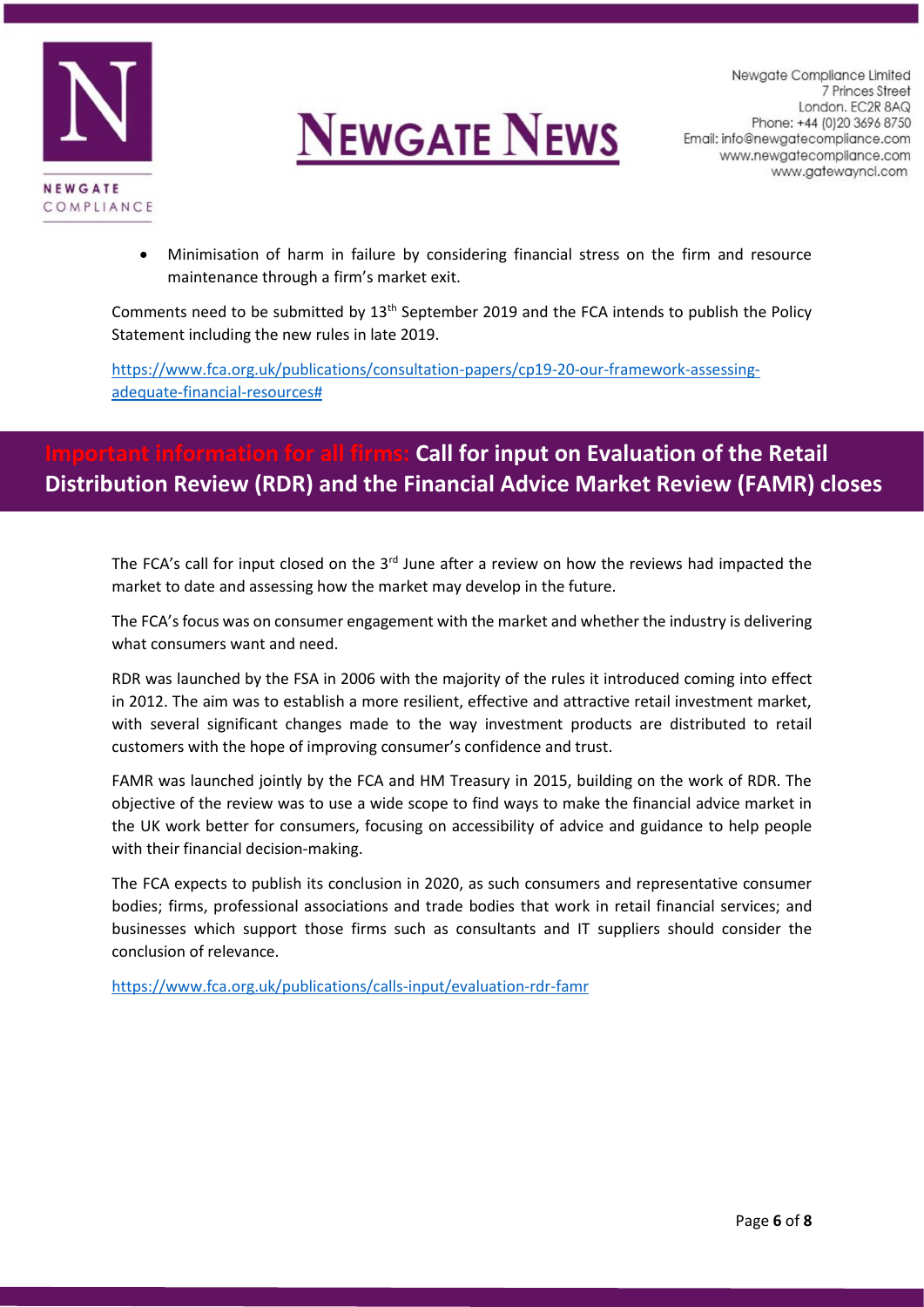



### **IDED FORM FORMATION FIGAL FIGAL FIGAL FIGAL FIGAL FIGAL FIGAL FIGAL FIGAL FIGAL FIGAL FIGAL FIGAL FIGAL FIGAL F**

#### **to retail consumers**

The FCA are considering banning the sale of derivatives and exchange traded notes that reference certain cryptoassets (crypto derivatives) to retail consumers. They FCA believes these products are ill suited to retail consumers who cannot reliably assess the value and risks of crypto derivatives and therefore may suffer harm through sudden and unexpected losses if they invest in the products. The FCA is consulting therefore on banning the sale, marketing and distribution to all retail consumers of all derivatives (i.e. contract for difference - CFDs, options and futures) and ETNs that reference unregulated transferable cryptoassets by firms acting in, or from, the UK.

Firms should bear in mind this consultation if they are considering launching new products or services in the crypto-derivative space.

[https://www.fca.org.uk/news/press-releases/fca-proposes-ban-sale-crypto-derivatives-retail](https://www.fca.org.uk/news/press-releases/fca-proposes-ban-sale-crypto-derivatives-retail-consumers)[consumers](https://www.fca.org.uk/news/press-releases/fca-proposes-ban-sale-crypto-derivatives-retail-consumers)

#### **IFCA confirms permanent restrictions on the sale of CFDs and CFD-like options to retail consumers**

The FCA is requiring firms that market, distribute or sell CFDs and CFD-like options to retail clients to:

- Limit leverage to between 30:1 and 2:1 depending on the volatility of the underlying asset.
- Close out a customer's position when their funds fall to 50% of the margin needed to maintain their open positions on their CFD account.
- Provide protections that guarantee a client cannot lose more than the total funds in their trading account.
- Stop offering current and potential customers cash or other inducements to encourage retail consumers to trade.
- Provide a standardised risk warning, telling potential customers the percentage of the firm's retail client accounts that make losses.

Firms that carry out sales, marketing or distribution in, or from, the UK of relevant products to retail clients will need to comply with the new requirements by 1 August 2019 (CFDs) and 1 September 2019 (CFD-like options). Certain sales activities for CFD-like options are excluded from the requirements. Please contact Newgate if your business model involves the relevant products and activities so we can assess the impact on your firm.

[https://www.fca.org.uk/news/press-releases/fca-confirms-permanent-restrictions-sale-cfds-and-cfd](https://www.fca.org.uk/news/press-releases/fca-confirms-permanent-restrictions-sale-cfds-and-cfd-options-retail-consumers)[options-retail-consumers](https://www.fca.org.uk/news/press-releases/fca-confirms-permanent-restrictions-sale-cfds-and-cfd-options-retail-consumers)